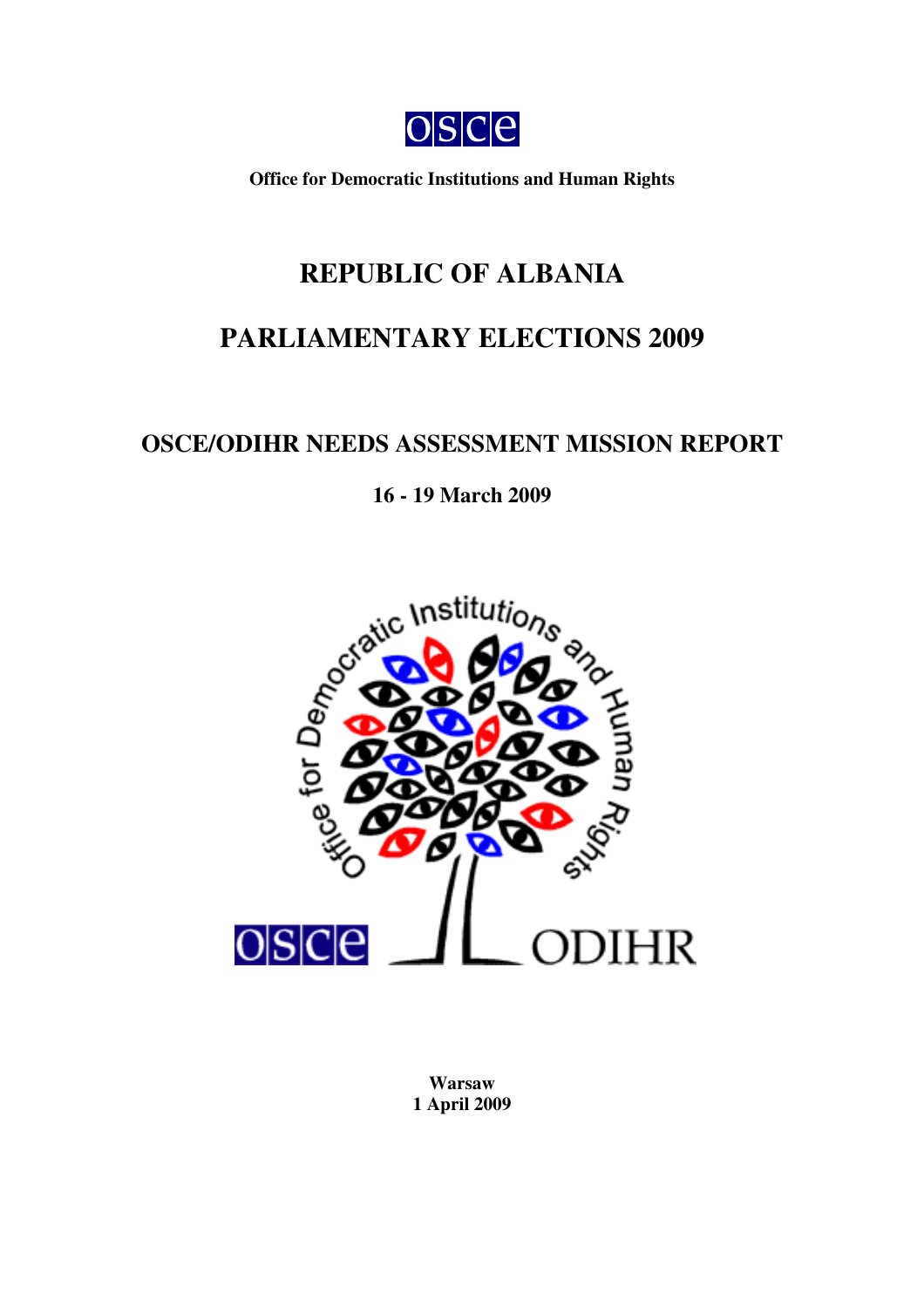## **TABLE OF CONTENTS**

| $\Pi$ .           |  |  |  |
|-------------------|--|--|--|
| III.              |  |  |  |
| $\mathbf{A}$ .    |  |  |  |
| B.                |  |  |  |
| $\mathbf{C}$      |  |  |  |
| D.                |  |  |  |
| Е.                |  |  |  |
| F.                |  |  |  |
| $\mathbf{IV}_{-}$ |  |  |  |
|                   |  |  |  |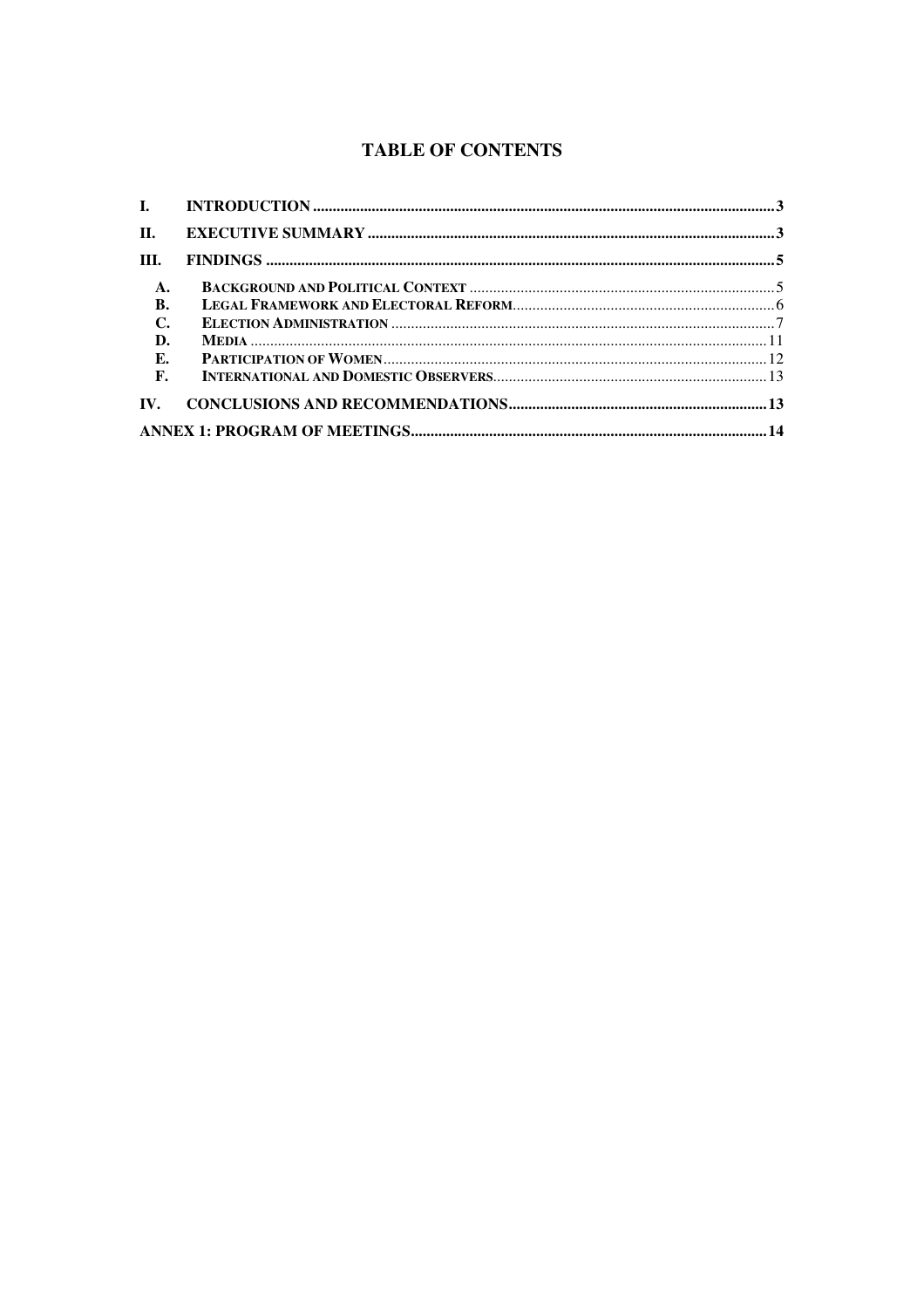## **REPUBLIC OF ALBANIA PARLIAMENTARY ELECTIONS 2009**

#### **OSCE/ODIHR Needs Assessment Mission Report 16 – 19 March 2009**

#### **I. INTRODUCTION**

Following an invitation extended by the Albanian Delegation in the OSCE Permanent Council in January 2009, and which was subsequently confirmed in the form of a written invitation from the Ministry of Foreign Affairs on 18 March 2009, the Organisation for Security and Co-operation in Europe's Office for Democratic Institutions and Human Rights (OSCE/ODIHR) undertook a Needs Assessment Mission (NAM) to the Republic of Albania from 16 to 19 March 2009. The NAM was headed by Mr. Gerald Mitchell, Head of the OSCE/ODIHR Elections Department, accompanied by Ms. Nicola Schmidt and Mr. Gilles Saphy, OSCE/ODIHR Election Advisers.

The purpose of the OSCE/ODIHR NAM was to assess the conditions and level of preparations for the 28 June 2009 parliamentary elections in line with OSCE commitments, and to advise on a possible election observation activity. The OSCE/ODIHR NAM held meetings with the Prime Minister, the Minister of Foreign Affairs, the Central Election Commission, as well as other government officials, representatives of political parties, civil society, and the international community in Tirana (see annex for a list of meetings).

The OSCE/ODIHR is grateful to the OSCE Presence in Albania and to the Ministry of Foreign Affairs of Albania for the support provided prior to and during the NAM.

#### **II. EXECUTIVE SUMMARY**

Albanian voters are due to vote on 28 June 2009 to elect the 140 members of the National Assembly, the unicameral parliament. These elections will be conducted after constitutional amendments, and adoption of a revised electoral code in 2008 affecting, *inter alia*, the electoral system for parliamentary representation and the framework for voter registration. These changes were overall positively assessed in a legal opinion issued jointly by the OSCE/ODIHR and the Venice Commission.<sup>1</sup>

The electoral reform repealed the controversial electoral system for parliamentary elections, which combined 100 single member constituencies and 40 supplemental seats allocated at national level. The 140 members of the new Assembly will now be elected through a proportional system within 12 regional constituencies.

The reform has also reduced the number of members of the Central Election Commission (CEC), which is now formed based on parties' nominations and voted in the Assembly. The elections will also be administered by 66 mid-level commissions, each of them responsible for one Ballot Counting Centre (BCC). Some of the small parties criticised the

<sup>1</sup> OSCE/ODIHR – Venice Commission, Joint Opinion on the Electoral Code of the Republic of Albania, CDL-AD(2009)005, 13 March 2009, available at: http://www.osce.org/odihrelections/13446.html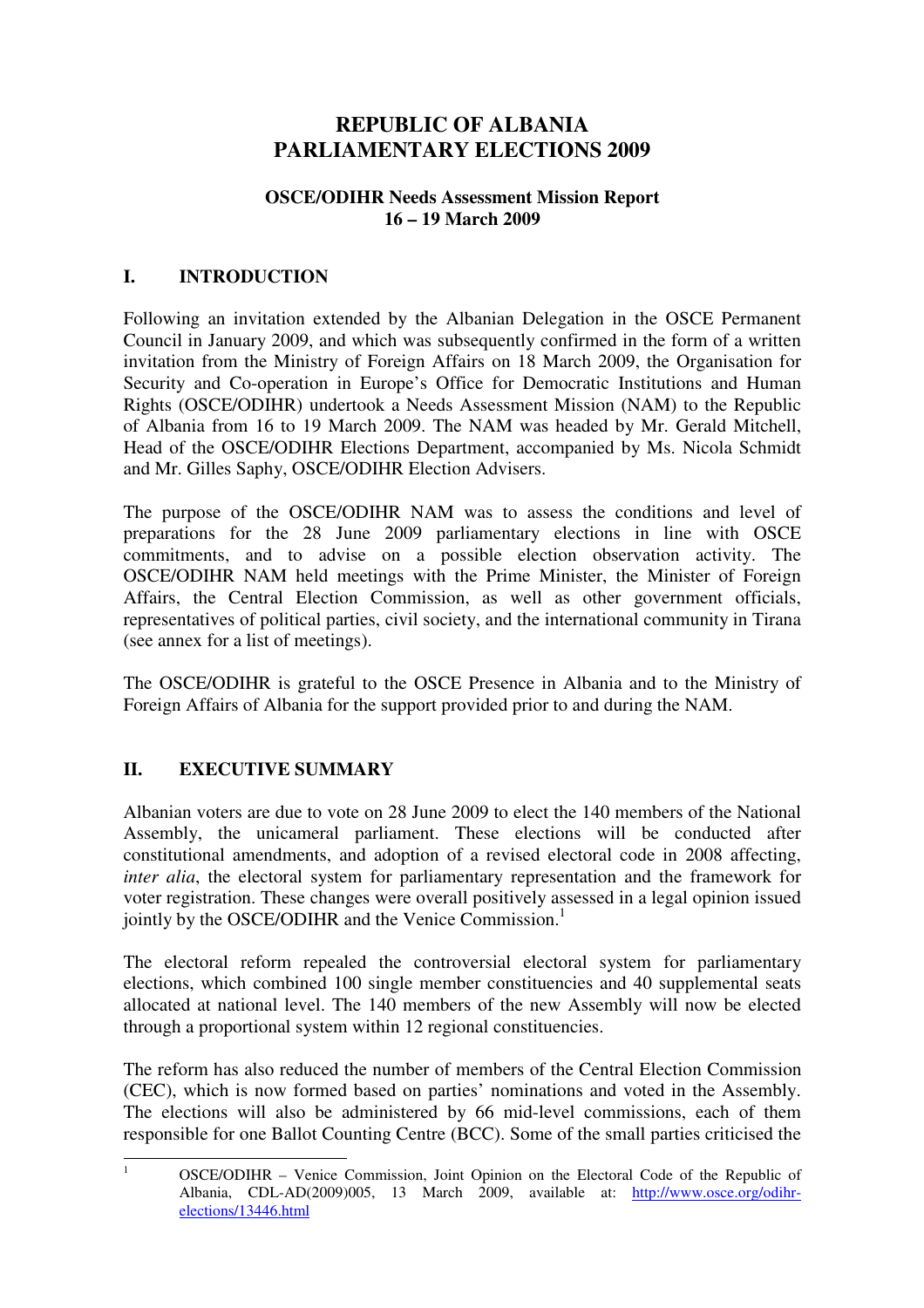reduction of election commission membership, as excluding them from participating in the administration of the process. There were also some concerns expressed that belated nominations for mid-level commissions by some political parties could impact negatively on election preparations.

Voter lists are compiled on the basis of modernised civil registers. Most OSCE/ODIHR NAM interlocutors expressed optimism concerning the quality of voter lists. It must, however, be noted that Albania is still lacking a uniform system for addresses of buildings, although this should have been an essential part of the recent reform efforts.

The political landscape of Albania remains dominated by the Democratic Party (DP), the Socialist Party (SP), and their respective allies, with only a few political parties not aligning themselves with either of the two largest parties. While the former electoral system lent itself to the fragmentation of the political party landscape, there are signs that the new electoral system may lead to a more consolidated party system.

Most OSCE/ODIHR NAM interlocutors expected that the new electoral framework could provide an opportunity for the forthcoming elections to mark significant progress towards meeting international standards for democratic elections. However, there were concerns that this opportunity would only be realised if current challenges pertaining to the administration and infrastructure for the elections were surmounted in due time.

The question of the on-going distribution of new identity cards was a key issue for all OSCE/ODIHR NAM interlocutors. While the Government expressed confidence that all eligible voters without a valid passport would receive an identity card before the election, many interlocutors, in particular those representing the opposition and civil society representatives, expressed doubts that this could be achieved on time, and some requested that ID cards be provided free-of-charge. Some interlocutors emphasised that the success of the ID card distribution will ultimately depend on the efforts dedicated to it, in particular in terms of a public awareness campaign and on its access for all citizens.

The new electoral code provides for the filming, recording and screening of the counting process. While most interlocutors viewed this as a positive step, the implementation of this requirement raised some questions and concerns. The OSCE/ODIHR NAM received differing information regarding the financing and timeframe for the necessary equipment to be procured.

Some expressed concerns that the elections would take place at the time of university exams, and informed the OSCE/ODIHR NAM that some solution would need to be pursued with the Ministry of Education.

The OSCE/ODIHR recommends that an election observation mission (EOM) be deployed to the Republic of Albania in early May to assess the conduct of the 2009 parliamentary elections in line with domestic legislation, OSCE commitments and other international standards for democratic elections. Taking into account particular features of the electoral process, such as the existence of 12 regional constituencies, and of 66 counting centres, the OSCE/ODIHR kindly requests the OSCE participating States to second 30 long-term observers, as well as 400 short-term observers to be deployed across the Republic of Albania.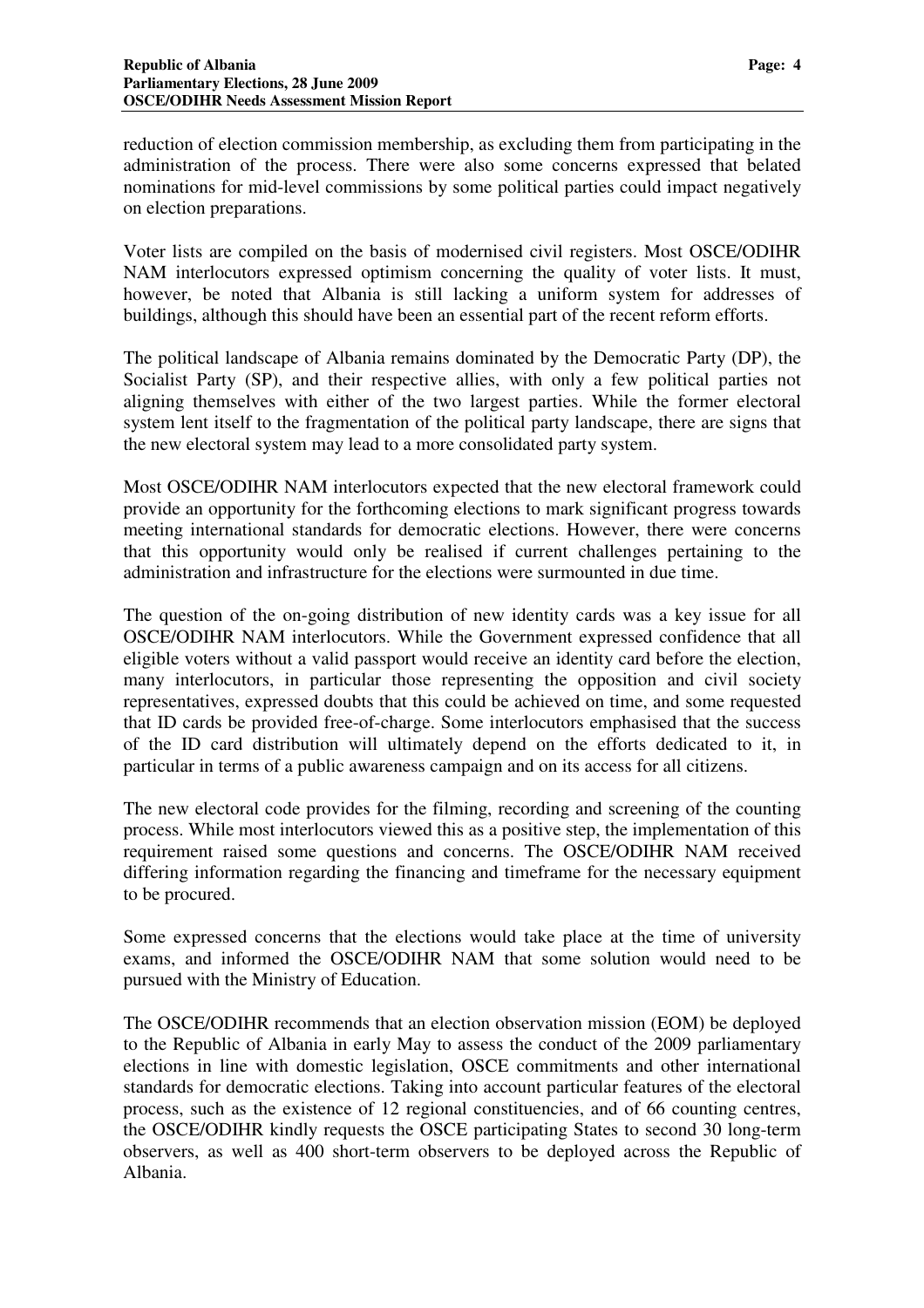#### **III. FINDINGS**

#### **A. BACKGROUND AND POLITICAL CONTEXT**

While a consistent tendency towards improvement of the electoral process has been noted, in particular after the 2000 municipal elections, 2 elections in Albania are yet to meet OSCE Commitments and other international standards for democratic elections. OSCE/ODIHR Final Reports on the 2005 parliamentary elections and the 2007 local elections concluded that OSCE commitments were only partly met. The two reports noted the competitive nature of the contest, but also insufficient political will and persistent shortcomings in the infrastructure of the elections. All OSCE/ODIHR NAM interlocutors stressed the importance of the forthcoming elections, in particular, in the context of Albania's aspirations towards European Union integration.

The political landscape of Albania remains dominated by the Democratic Party (DP), the Socialist Party (SP), and their respective allies, with only few political forces not aligning themselves with either of the two largest parties. The previous electoral system and its particular implementation, referred to as "Dushk",<sup>3</sup> had lent itself to the fragmentation of the political system. It allowed the large political parties to maximise their gains by shifting proportional votes to smaller allies, without having to forfeit the seats won on their own in single member constituencies, and was disadvantageous to political parties that could not shift votes to smaller party allies. The 2005 elections resulted in parliamentary representation of some 13 political parties. The seat allocation was controversial and changing the electoral system became a benchmark for the international community.

After many years of distrust and acrimony between the DP and the SP, a more cooperative climate started to develop in 2007-2008, which led to changes to the Constitution in April 2008 and the adoption of the new electoral code in December 2008. These established a new electoral system of proportional representation with 12 constituencies corresponding to the current administrative regions.

The new electoral system may lead to a more consolidated political landscape around a smaller number of political forces. In this regard, some of the small political parties expressed concern that the electoral reform would largely be to their disadvantage.

Most political parties were already busy preparing regional lists for the elections, but the OSCE/ODIHR NAM received very little information about this process. It was unclear whether the large parties would opt for coalition lists with their current allies, or would run on their own and encourage their allies to form coalitions among themselves or whether new coalitions with other political parties would be formed.

<sup>&</sup>lt;sup>2</sup> The OSCE/ODIHR observed the 1996, 1997, 2001, 2005 parliamentary elections, the 1998 constitutional referendum, and the 2000, 2003 and 2007 municipal elections. All previous reports are available on the OSCE/ODIHR website: www.osce.org/odihr-elections/14208.html.

<sup>3</sup> See OSCE/ODIHR Final Report Republic of Albania Parliamentary Elections, 3 July 2005, available at www.osce.org/odihr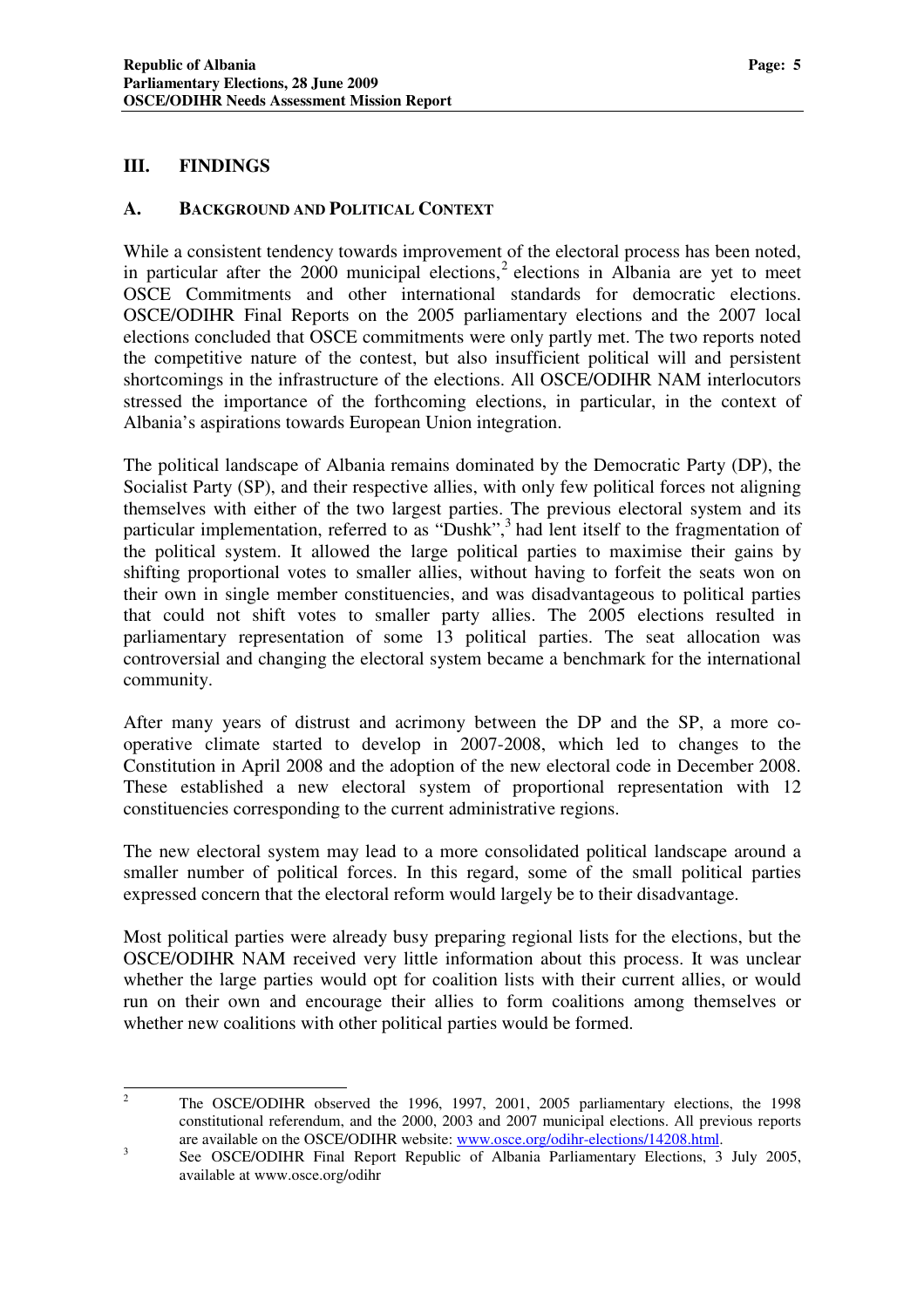On 22 December 2008, the Albanian Parliament adopted a lustration law<sup>4</sup> that covers some categories of officials during the communist regime, about which concerns were expressed. Article 14.2 of the law provides that "In the case of those elected to the Assembly, to the organs of local government or to other representative organs, the candidates who compete are subjected to verification of the figure of the official before registration as a candidate in the respective electoral process. This notification is made by the candidate or by those who propose him." Article 14.3 of the law provides that "the Central Election Commission does not register a candidate if he does not submit a verification certificate." On 16 February, the Constitutional Court decided to suspend the implementation of the law, and referred it to the Venice Commission of the Council of Europe for an *amicus curiae* opinion. As of writing this report, the possible impact of the law on prospective candidates for the forthcoming elections was still uncertain.

#### **B. LEGAL FRAMEWORK AND ELECTORAL REFORM**

The current electoral code is the result of several waves of electoral reforms, dating back to 2002, with significant amendments made in January 2005, *inter alia* concerning the election administration, voter lists, centralized count, and complaints and appeals. Most of these amendments answered, to some extent, recommendations issued by the OSCE/ODIHR and the Venice Commission in 2004. 5

Although improved with the 2005 amendments, the code still contained shortcomings evident during the July 2005 parliamentary elections, in particular in relation to the abovementioned electoral system that the OSCE/ODIHR recommended to review. 6

The reform was re-launched after the 2007 local elections, under the auspices of a Parliamentary Ad Hoc Committee on Election Reform (AHC) established in May 2007, where all 13 parliamentary parties were represented. Despite their pledges to amend the electoral system, the reform ended in a stalemate by the end of 2007.

In early 2008, the DP and SP agreed publicly on five points concerning the 2009 elections, including considerations on the electoral system. Other political forces proposed alternative solutions. Some of the smaller parties advocated for the preservation of a possibility for parties to change the order of allocation and to re-order the ranking of candidates on lists previously submitted to the CEC after the results are known, a practice unambiguously criticised by the OSCE/ODIHR and the Venice Commission in the 2004 Joint Recommendations.<sup>7</sup> The Socialist Movement for Integration (SMI), headed by former Prime Minister, Ilir Meta, advocated for a strict proportionality between votes and seats.

On 21 April 2008, the Assembly adopted, with a broad majority, amendments to the Constitution *inter alia* modifying the electoral system. The reform was finalised with the adoption of the electoral code in December 2008. Some political forces, in particular the SMI, opposed the reform as favouring the interests of the two larger parties.

<sup>4</sup> Law No. 10 034, on the Cleanliness of the Figure of High Functionaries of the Public Administration and Elected Persons

<sup>&</sup>lt;sup>5</sup> OSCE/ODIHR - Venice Commission, Joint Recommendations on the Electoral Law and the Electoral Administration in Albania, November 2004, CDL-AD(2004)017.

<sup>6</sup> OSCE/ODIHR Final Report Republic of Albania Parliamentary Elections, 3 July 2005, at pp. 4-5.

<sup>7</sup> OSCE/ODIHR – Venice Commission, Joint Recommendations, November 2004, op. cit. par. 66 to 68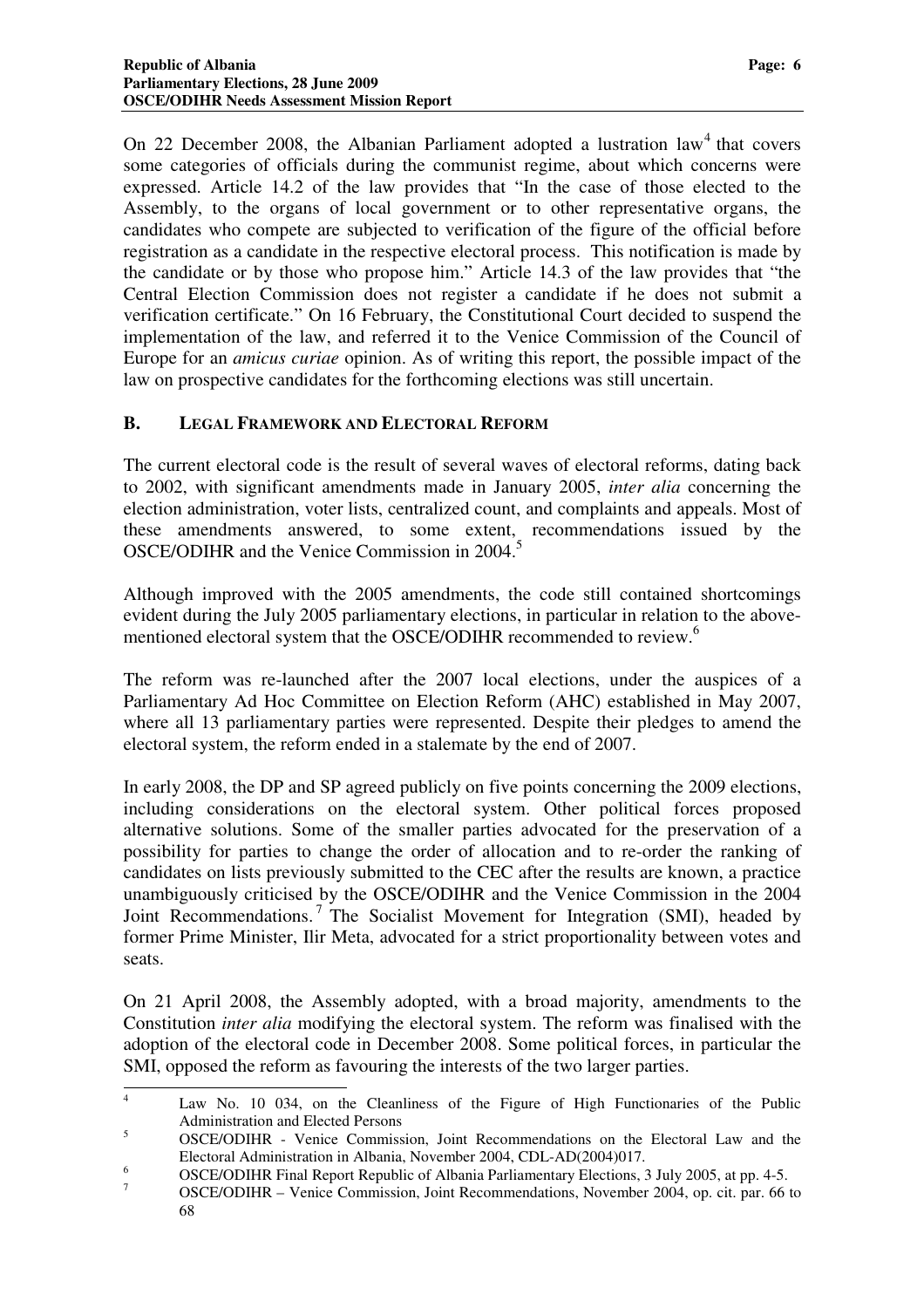The 140 members of the new Assembly will be elected through a proportional system within constituencies corresponding to the 12 administrative regions. The number of seats per constituency will range from 4 in the Kukes Region, to 32 for the Tirana Region. Seats will be allocated in a regional constituency to political contestants using *D'Hondt* divisors (1, 2, 3, 4, 5, *et seq*.) for the initial allocation, and *Sainte-Laguë* divisors (1, 3, 5, 7, 9, *et seq*.) for allocating seats to political parties within a coalition. The new code also includes changes for the CEC formation and voter lists (see below).

Recognising the substantial improvements brought about by the reform, in particular with regards to the electoral system and to voter registration, the Venice Commission and the OSCE/ODIHR nonetheless pointed out several provisions of the new code that should be addressed in the future. 8

Article 67(3) of the code allows chairpersons of political parties to run on the party's list in each of the twelve electoral zones for the Assembly. This special treatment was criticised in the Joint Opinion for violating the fundamental principle of equality and of non-discrimination, and will need to be addressed in the future.<sup>9</sup>

Only parliamentary parties are entitled to receive public campaign funding. Moreover, the code obliges those parliamentary parties who do not obtain any seat in the new Assembly, to reimburse their initial allocation to the CEC, who reallocates these funds among the winners. This aspect was criticised in the Joint Opinion, as discriminatory and as running against the objective of providing information to voters about all electoral contestants' campaigns. 10

The CEC is responsible for the auditing of campaign expenditure. Each electoral competitor must make available information, documents or data related to campaign finances to certified accounting experts selected by the CEC no later than 45 days after the announcement of the final result. OSCE/ODIHR NAM interlocutors expressed a low level of trust in the efficiency of the system, mostly due to the lack of pre-electoral declaration of assets and to the wide use of cash for campaign expenses.

#### **C. ELECTION ADMINISTRATION**

#### **1. Election Commissions**

The upcoming parliamentary elections will be administered by a three-tiered election administration: the CEC, 66 Commissions of Electoral Administration Zones (CEAZs) – one per Electoral Administration Zone, and some 4,700 Voting Centre Commissions (VCCs). As in the 2005 parliamentary and 2007 local elections, counting will be conducted centrally in 66 Ballot Counting Centres (BCCs).

The electoral reform reduced the number of CEC members from 9 to 7. CEC members are now to be nominated by parliamentary parties and confirmed by votes in the Assembly. The parliamentary majority party and the largest parliamentary opposition party each propose two members, and the fifth and sixth CEC members are proposed by the other

<sup>8</sup> OSCE/ODIHR – Venice Commission, Joint Opinion, March 2009, op. cit. p.4

<sup>9</sup> Ibid. p.6

<sup>10</sup> Ibid. p.11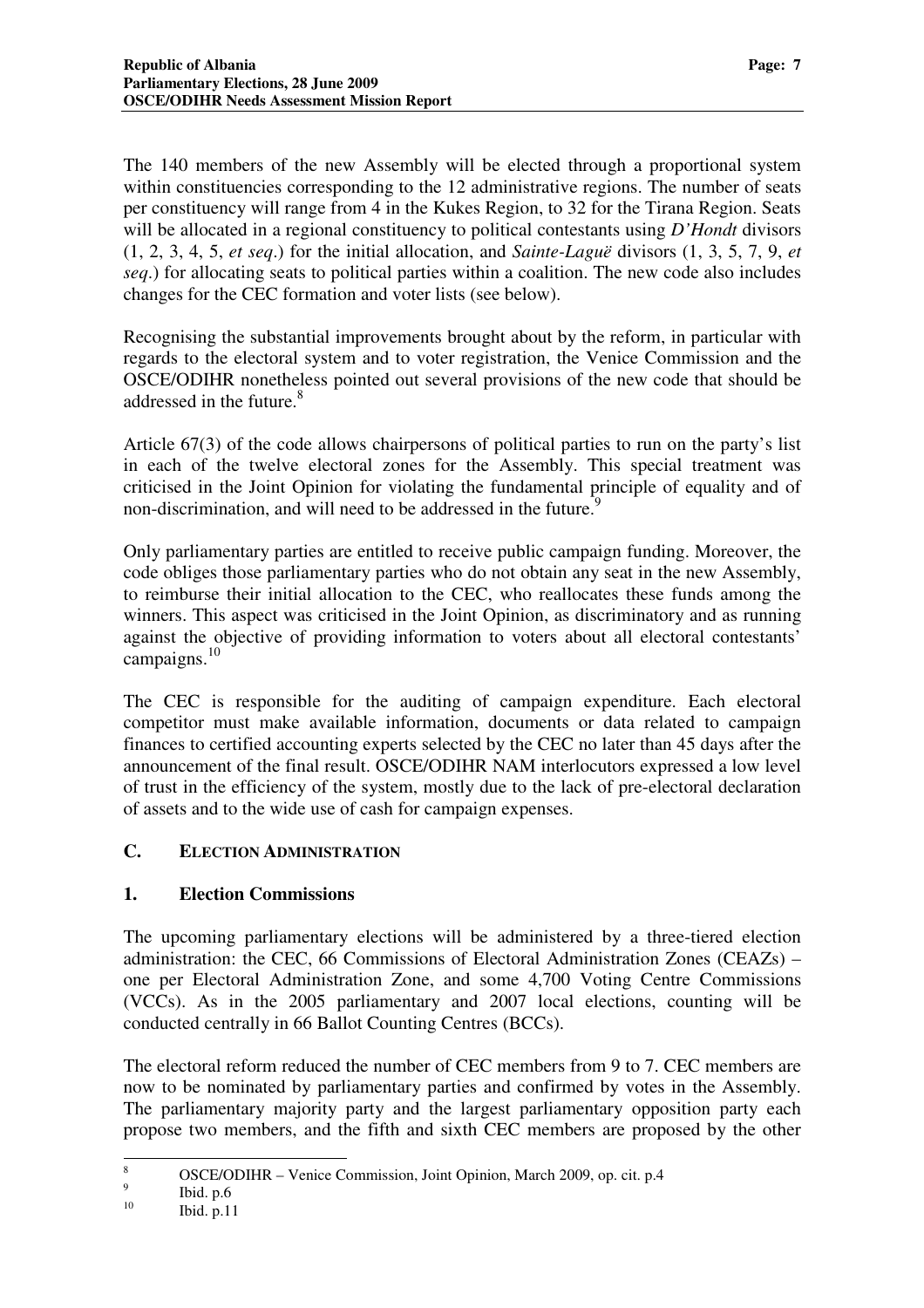parties of the parliamentary majority parties and the other parties of the parliamentary opposition respectively. The seventh member, at the same time the CEC Chairperson, is elected based on proposals from the parliamentary majority party. The formation of the CEC on the basis of the new election code was completed on 5 February 2009. The current CEC composition is as follows: two members each from DP and SP, one member each from the Republican Party and the Social Democrat Party; the chairman was proposed by the DP.

The CEAZs should be established by the CEC no later than 90 days before election day, so in this case by 30 March 2009. The CEAZs comprise 7 members and a secretary, and are appointed by the CEC. The parliamentary majority party and the largest party of the opposition propose two members each, while the second party of the majority and the second party of the opposition propose one member each. The seventh member is proposed by the largest majority party and the largest opposition party in half of the CEAZs each. The chairperson and deputy chairperson are appointed by the CEC upon a proposal by the CEAZ, with the chairperson representing the parliamentary majority or opposition, depending on which party representative is the seventh CEAZ member. The deputy chairperson will always be of the opposite political affiliation to that of the chairperson. The secretary is proposed by the party that proposes the deputy chairperson of the CEAZ. There were some concerns expressed that belated nominations for mid-level commissions by some political parties could impact negatively on election preparations.

VCCs are comprised of 7 members and a secretary, and are established according to the same mechanism as CEAZs. VCCs are appointed by CEAZs no later than 20 days before election day upon the proposals of the parties.

CEAZ and VCC members can be replaced upon requests by the parties that nominated them. OSCE/ODIHR NAM interlocutors have expressed concern that this provision could lead to late substitutions of election commission members, potentially with inexperienced and untrained members. Several interlocutors mentioned that late replacement of commission members would be necessary in order to avoid potential fraud and manipulation due to pressure put on commission members.

Some of the smaller parties criticized the reduction in election commission membership, as well as the formation procedures, and are concerned about their exclusion from the administration of the election process.

For the counting of ballots, Counting Teams (CTs) will be established two days prior to election day by the respective CEAZs, and are composed of four members. The members are again appointed according to a mechanism ensuring representation for the parliamentary majority and opposition: one member each representing the same party as the CEAZ chairperson and deputy chairperson, and one member each representing the parties of the parliamentary majority and opposition based on a random selection by lots. Each CT is responsible for the count of at least five Voting Centres, but not more than 10 Voting Centres, before being replaced by another CT.

Previous OSCE/ODIHR reports have noted that the late appointment of CTs may have resulted in insufficient training, and consequently to mistakes during the count itself.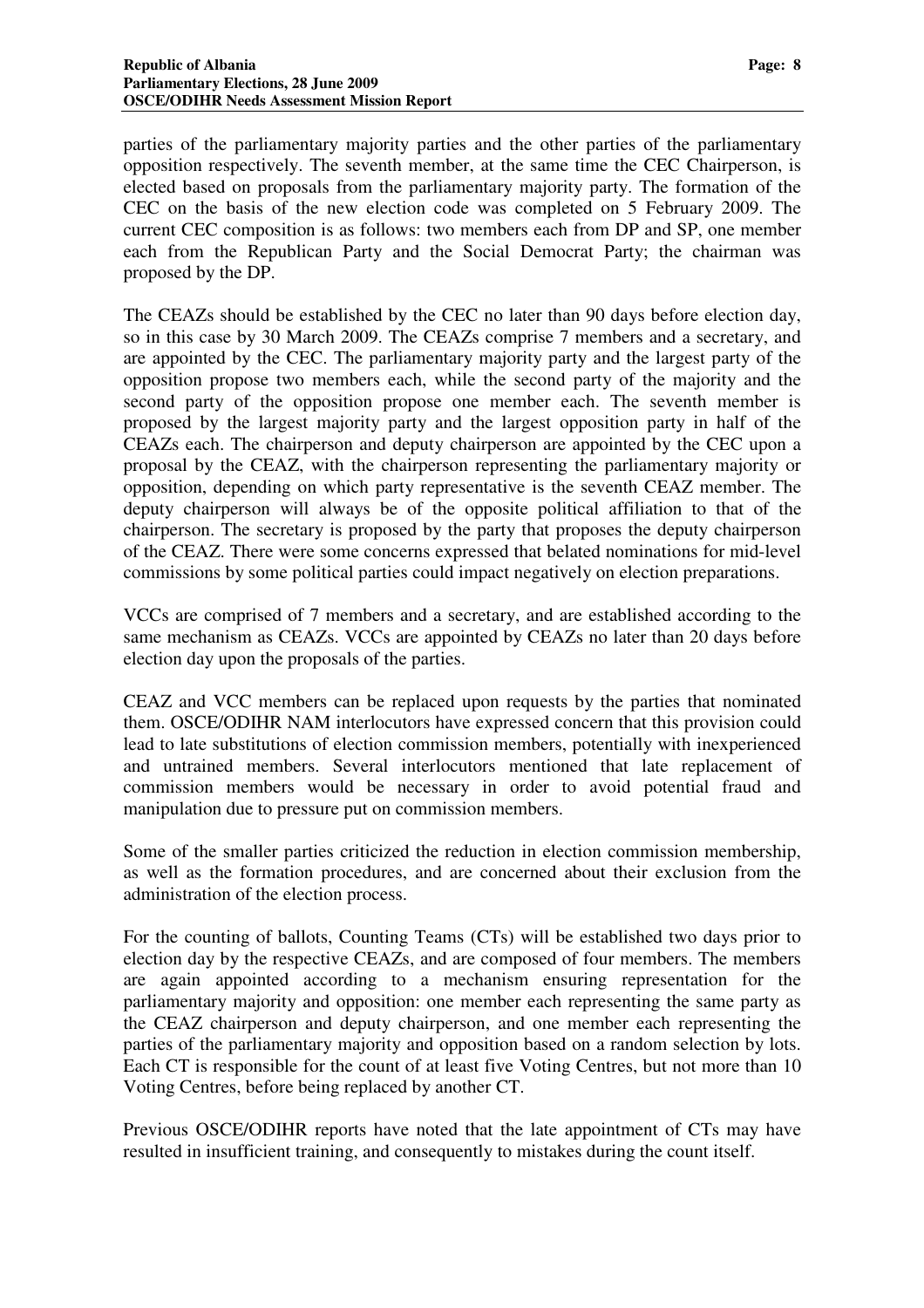The amended election code provides for the filming, recording and immediate screening of the counting process. This was introduced as a confidence building measure to allow all interested persons to follow the counting process. The CEC is currently procuring the necessary equipment, contingent on receiving approval for its amended election budget from the Government. The OSCE/ODIHR NAM, however, received differing information regarding the financing and timeframe for procurement of the necessary equipment. It was also unclear whether the absence of a video record could constitute grounds for possible legal challenges including possible invalidation of the election, and whether video recordings could be used as evidence in dispute proceedings.

#### **2. Voter lists**

In all past election processes in Albania, voter lists have been a source of controversy, especially regarding their accuracy and the documents used as a basis for voter identification. The current voter registration system is the result of a step by step reform process, dating back to an agreement across party lines in late 2002, that lists should be based on personal data stored in the 'fundamental registers'; the books kept by Civil Status Offices (CSOs) within Local Government Units (LGUs).

Voter registration was reformed ahead of the 2005 parliamentary elections, with LGUs in charge of voter list compilation on the basis of civil status books. Challenges to this process included a lack of administrative capacity in many LGUs, occasional electricity cuts, and the often poor state of the books. In addition, the absence of a uniform address system for buildings resulted in voters being assigned a numerical address created on the basis of digitalized maps of the country.

While OSCE/ODIHR Final Reports on the 2005 and 2007 elections noted progress in the accuracy of the lists, they stated that due to the inaction of the Albanian authorities in introducing a uniform address system and new personal identification documents, voter lists and voter identification remained contentious issues. The OSCE/ODIHR recommended creating a computerized and centralized civil register, from which voter lists would be extracted, and considering the introduction of a form of identification that is not open to abuse.

The new electoral code provides for a voter registration system based on civil registers. A National Civil Status Register (NCSR) has been created under the responsibility of the General Directorate of Civil Status (GDCS) within the Ministry of the Interior (MoI) on the basis of a computerization of the fundamental registers. The computerization was completed in July 2008, with extensive support from the OSCE Presence in Albania, the European Commission and Statistics Norway.

As a first step before extracting voter lists from the civil register, the MoI issued, on 23 January 2009, an instruction on cleaning multiple entries in the NCSR. By the end of January, the MoI informed that some 50,000 duplicates had been identified. The MoI issued a detailed instruction on voter list compilation on 6 February. Electronic copies of the preliminary voter lists were sent from the GDCS to LGUs on 28 February. In total, the lists contain some 3.1 million voters, up from 2.9 million for the 2007 elections.

Preliminary voter lists (PVL) were made publicly available on 6 March. Citizens can also check their data on the MoI and CEC websites. The OSCE/ODIHR NAM was informed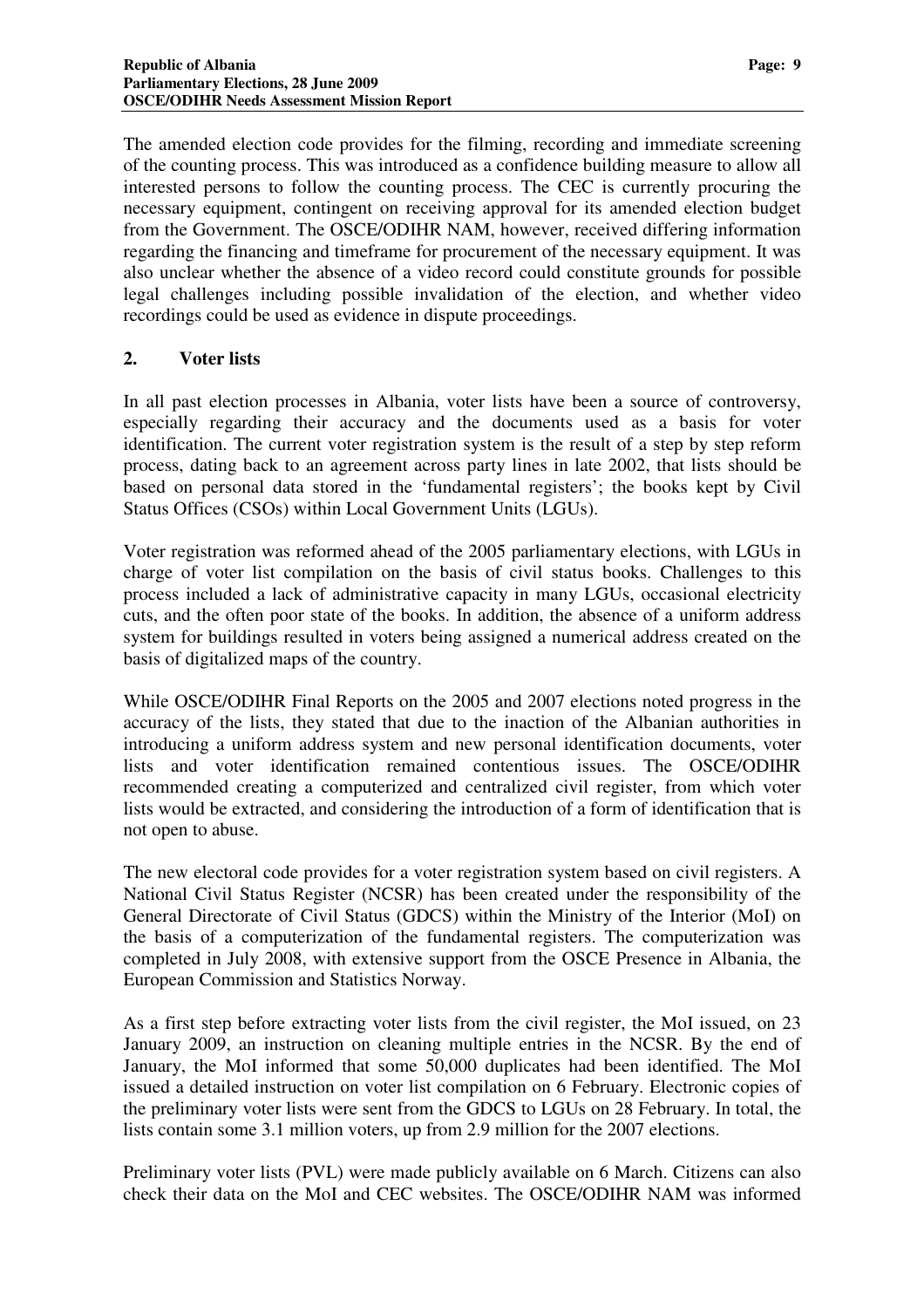that the voter list in electronic format was made available to political parties. Voters can request changes until the end of April. By 29 May, CSOs have to generate final voter lists. The OSCE Presence in Albania is launching an awareness campaign, with European Commission support, to encourage voters to check their data in the PVLs.

The voter registration process did not solve the remaining question of voters without identified location. This issue, often referred to as the "999 cases", dates back to the creation of numerical addresses in 2004-2005, when a substantial number of voters could not be located, and were granted a numerical address ending with "999". The OSCE/ODIHR NAM was informed that some 200,000 such cases are still in the register.

OSCE/ODIHR NAM interlocutors generally did not express strong concerns in relation to the overall quality of voter lists.

#### **3. Identification documents**

The new election code limits the valid documents for voter identification to passports and identity cards, hence bringing an end to the long standing practice of voters using birth certificates with pictures attached for identification. This decision is commendable, as the use of birth certificates was controversial in all previous elections, and brought the 2007 local elections process to the verge of collapse.

On the basis of a comparison between MoI files on passport holders and of the NCSR data, the Government estimates that some 729,000 citizens do not hold a valid passport, and therefore need an identity card in order to be able to vote.

The identity card distribution takes several steps: citizens must buy a voucher at the post office for a price of ALL 1,200 (approx. EUR 9). They must then go to the CSO where their data is kept in the civil register. After the data is checked, the citizens must fill in an application form and have their biometrics recorded. The ID card is then printed centrally and sent back to a distribution centre for the citizens to collect it.

The process was initiated by a Council of Ministers Decision of 7 January 2009 that set the starting date for citizens' application for ID cards for 12 January, obliging LGUs to notify voters who do not have a passport, and establishing sanctions for some categories of voters if they fail to apply by a certain date. A Government public awareness TV spot was broadcast on 12 January. Citizens' participation in the process was high at the start and post offices ran out of vouchers within the first few days.

On 14 January, the Council of Ministers adopted a decision reducing the cost for certain categories of citizens applying for ID cards before 30 May, by offering to reimburse part of their costs. Beneficiaries obtain reimbursement upon the presentation of a proof of their application to the office which is in charge of the payment of the person's pension or social benefit; for students the reimbursement is done by their respective university. It is unclear whether Albanian citizens are fully aware how this reimbursement will operate, and some OSCE/ODIHR NAM interlocutors suggested that expectations that the price might be lowered further could slow down the pace of voters' applications and/or collection of the cards printed.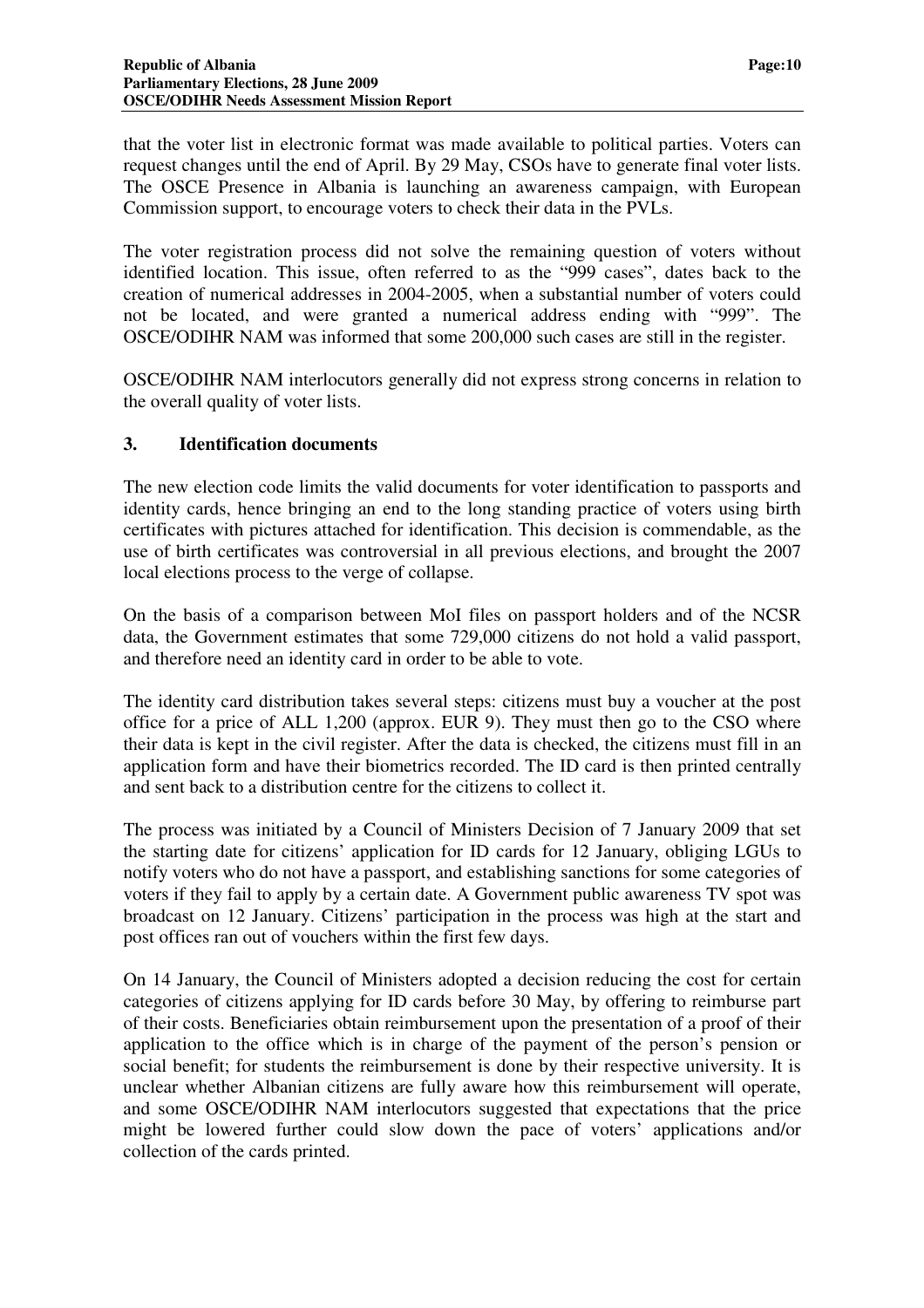In view of the limited time left before the elections, the Government adopted a decision on 23 January giving priority to voters without a passport to apply until the end of March, and establishing sanctions if they are not in possession of an ID card by 15 April. The MoI was to supply the LGUs with the list of citizens without a passport before 30 January. Finally the MoI sent an instruction to LGUs on 29 January explaining the procedure and deadline for the notification of citizens without a passport.

According to the Ministry of the Interior, some 320 application stations have been opened across the country, covering approximately 80 percent of the population. It appears, however, that no specific measure has been envisaged to facilitate the application and distribution of identity cards to people with limited mobility, elderly, patients in hospitals, prisoners and invalids, or persons living in remote areas.

According to the MoI, as of 17 March, some 277,000 applications had been made, approximately 13,000 a day. It must be noted that this number also includes applications of voters already holding a passport, since the decision to prioritise citizens without passport only came after the process had started. According to the MoI, by the same date 179,600 cards had been produced, and some 106,000 sent to the delivery centres. Only approximately 32,000 had been collected by citizens, the reason for this low figure was unclear.

Many OSCE/ODIHR NAM interlocutors expressed concern whether, due to the belated start of the process and with the current pace, all voters without a valid identification document would receive an ID before election day. Some opposition representatives alleged that the number of voters without a passport was higher than the number given by the Government. Some interlocutors alleged that some political parties were buying ID cards for their supporters and other citizens in exchange for their vote. SP leader Edi Rama specifically advocated for identity cards being provided free-of-charge.

The OSCE/ODIHR is not in a position to comment on these allegations, or to recommend any particular approach with regards to the ID card process, which is a public policy under the responsibility of the Government. It must be noted in this regard, that, as is the case with all public policies requiring the active participation of citizens, the success of the ID card distribution will ultimately depend on the efforts dedicated to it, in particular in terms of public awareness campaigns and access for all citizens.

A parliamentary ad hoc committee was created on 12 March to monitor the election preparations, including the ID card process. It is expected that, provided it receives full information, this structure may act as a transparency and confidence building mechanism.

#### **D. MEDIA**

Several broadcast outlets and newspapers operate in Albania. Electronic media dominate the media landscape while newspapers have a limited circulation. The public broadcaster TVSH as well as three other TV channels broadcast nationwide; several others broadcast regionally or via satellite networks. Generally, TV channels as well as newspapers are seen as being affiliated with one of the two large parties and exceedingly politicised.

The election code regulates media coverage of the election campaign. The media related provisions apply only during the official campaign period, which starts 30 days before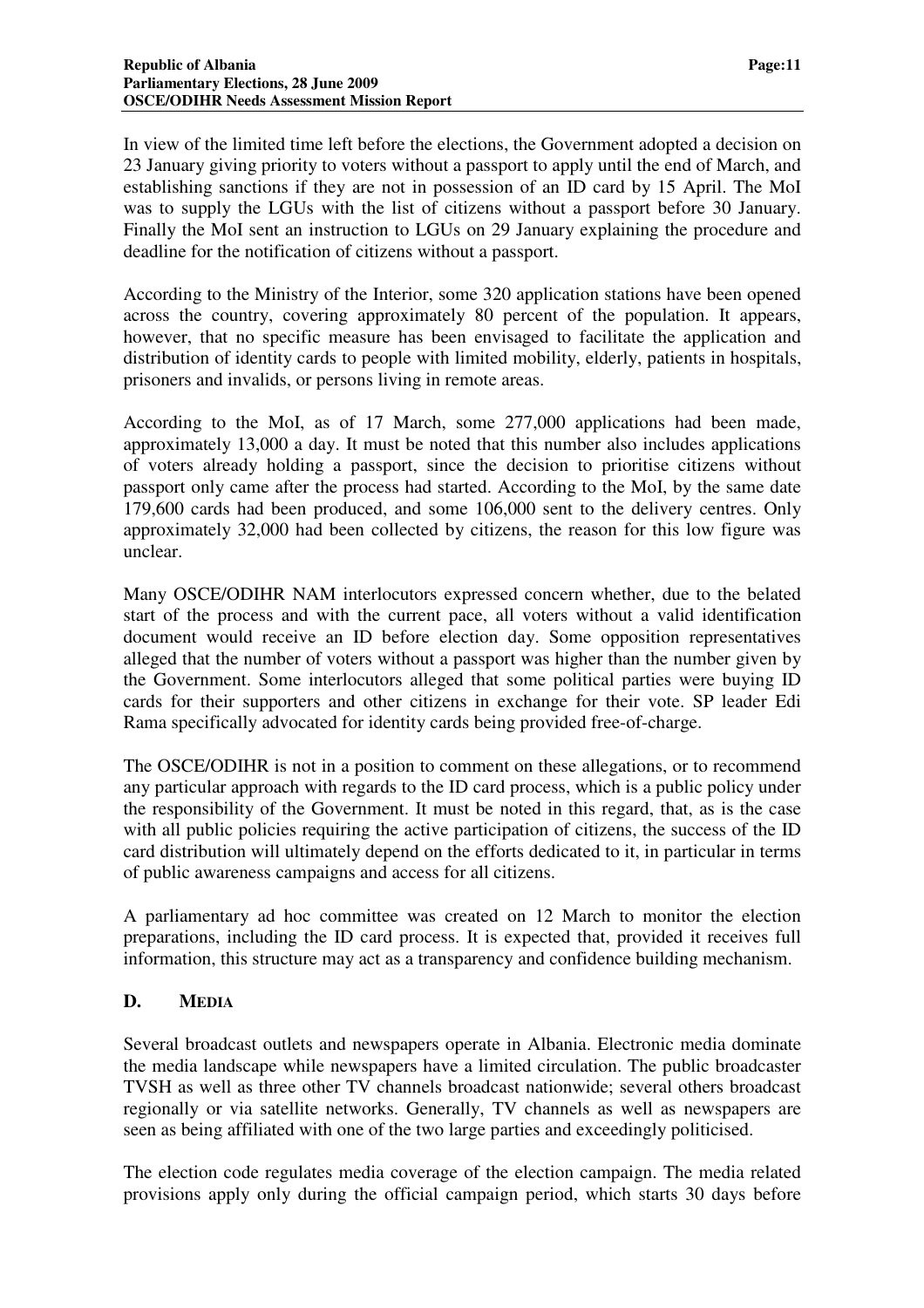election day. Provisions exclusively apply to the electronic media. The public broadcaster is required to provide free airtime to parties contesting the election as well as 90 minutes of free airtime to the CEC for voter information broadcasts.

The allocation of free airtime is dependent on the parties' representation in parliament. The code distinguishes between three categories: parties with over 20 per cent representation in the Assembly (hereinafter large parties), parties with less than 20 per cent representation in the Assembly (hereinafter small parties), and parties which are not represented in the Assembly (non-parliament parties). During the electoral campaign period, large parties receive double (30 minutes) the amount of free airtime than small parties (15 minutes) while non-parliamentary parties are entitled to 10 minutes of free airtime within a daily four-hour slot for election campaign advertising.

Private broadcasters put time at parties' disposal for paid advertisements. Again, provision of this time is dependent on a party's representation in parliament. Large parties can buy up to 90 minutes of airtime on each private broadcaster while small parties can buy up to 45 minutes of airtime. The election code provides that private national and satellite broadcasters, i.e. those with nationwide reach, have to make available free of charge half of the total advertising time bought by a political party. In addition, private broadcasters must provide up to 10 minutes of airtime for purchase by non-parliamentary parties and independent candidates.

In addition, the public and private broadcasters are required to cover parties' election campaigns in their news programmes, with airtime dependent on a party's strength in parliament. The total amount of time allocated to large parliamentary parties should be double the amount of airtime provided to small parliamentary parties. Coverage of nonparliamentary parties should not amount to more time than for parliamentary parties. The election code clearly sets out penalties applicable for non-compliance with its provisions.

The National Council for Radio and Television (NCRT) is responsible for overseeing media conduct. However, its role during an election period is limited. Media coverage of the election campaign is monitored by a Media Monitoring Board, established by the CEC and regulated by the election code. The Media Monitoring Board makes use of the NCRT's monitoring capacities and reports to the CEC on a daily basis.

Previous OSCE/ODIHR EOM reports noted that media have displayed positive trends while not always complying fully with legal provisions. The two large parties received most of the coverage with some broadcast media displaying clear party preferences. During the OSCE/ODIHR NAM concerns were raised regarding the ownership of media outlets and its effect on their independence as well as weaknesses of the regulatory body.

#### **E. PARTICIPATION OF WOMEN**

Previous OSCE/ODIHR reports have noted that although very active at the grassroots level in politics, women generally face difficulties in being selected as candidates and reaching leading positions in political parties. The code attempts to establish measures aimed at improving women's representation. Article 67 provides that "for each electoral zone, at least thirty percent of the multi-name list and/or one of the first three names on the multi-name list must be from each gender." The 2009 Joint Opinion criticised this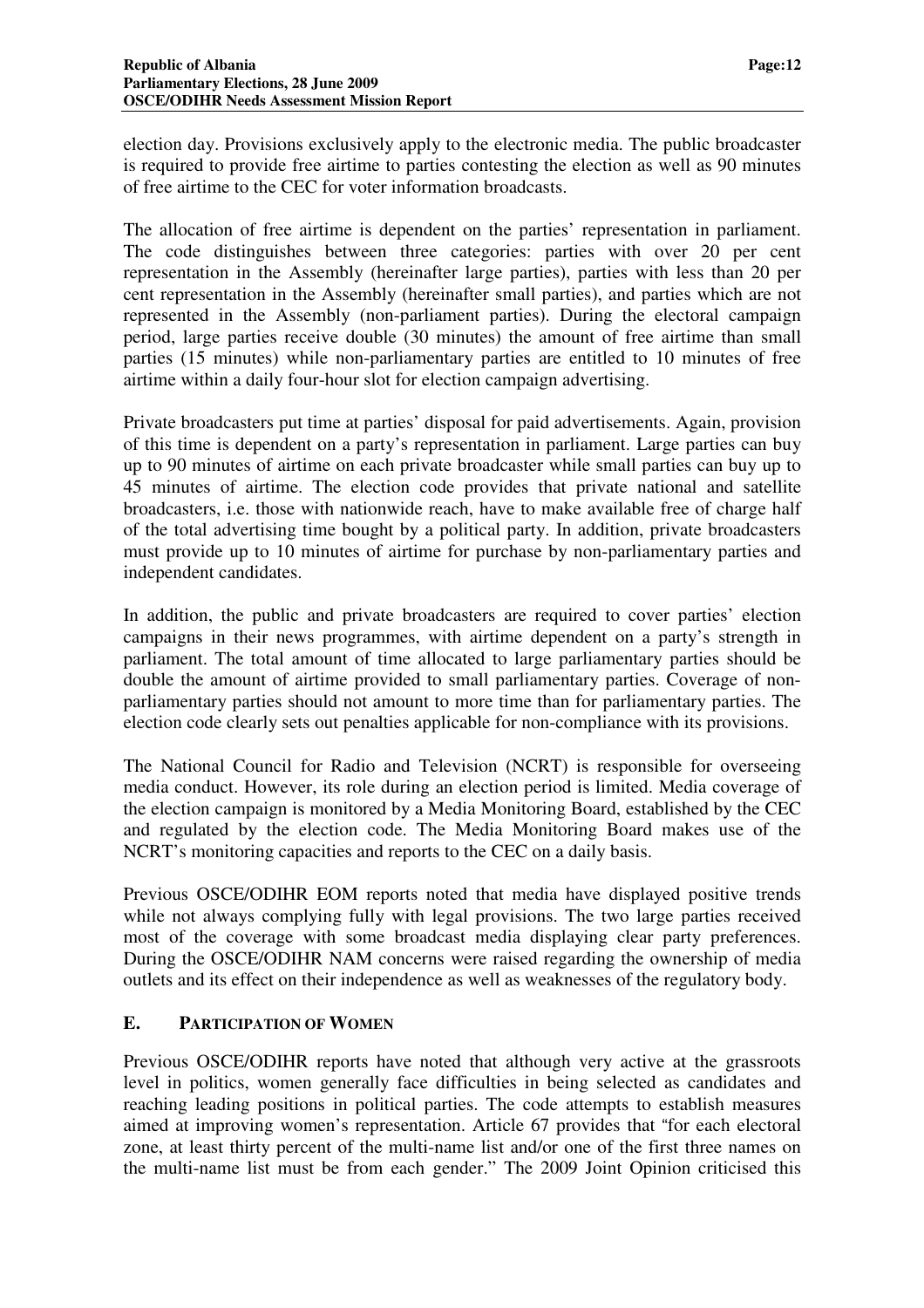provision as not establishing an effective measure to promote women's representation, and recommended it be reviewed.<sup>11</sup>

#### **F. INTERNATIONAL AND DOMESTIC OBSERVERS**

All local stakeholders met by the OSCE/ODIHR NAM have asked for a significant representation of OSCE/ODIHR observers, both on election day and throughout the process. As regards domestic observation, five domestic NGOs<sup>12</sup> are expected to deploy about 2,500 domestic observers, with the support of USAID.

#### **IV. CONCLUSIONS AND RECOMMENDATIONS**

The OSCE/ODIHR recommends that an EOM be established at the beginning of May 2009, to observe the forthcoming parliamentary elections in the Republic of Albania. In addition to a core team of experts, the mission should include 30 long-term observers to be deployed throughout the Republic of Albania to follow the campaign and election preparations. In addition, the participating States will be requested to second 400 shortterm observers to follow election day procedures and counting.

<sup>&</sup>lt;sup>11</sup> OSCE/ODIHR – Venice Commission, Joint Opinion, March 2009, op. cit. p.6

<sup>&</sup>lt;sup>12</sup> Society for Democratic Culture, INZIZ, the Albanian Helsinki Committee, and KRIIK-Albania + No 5?.